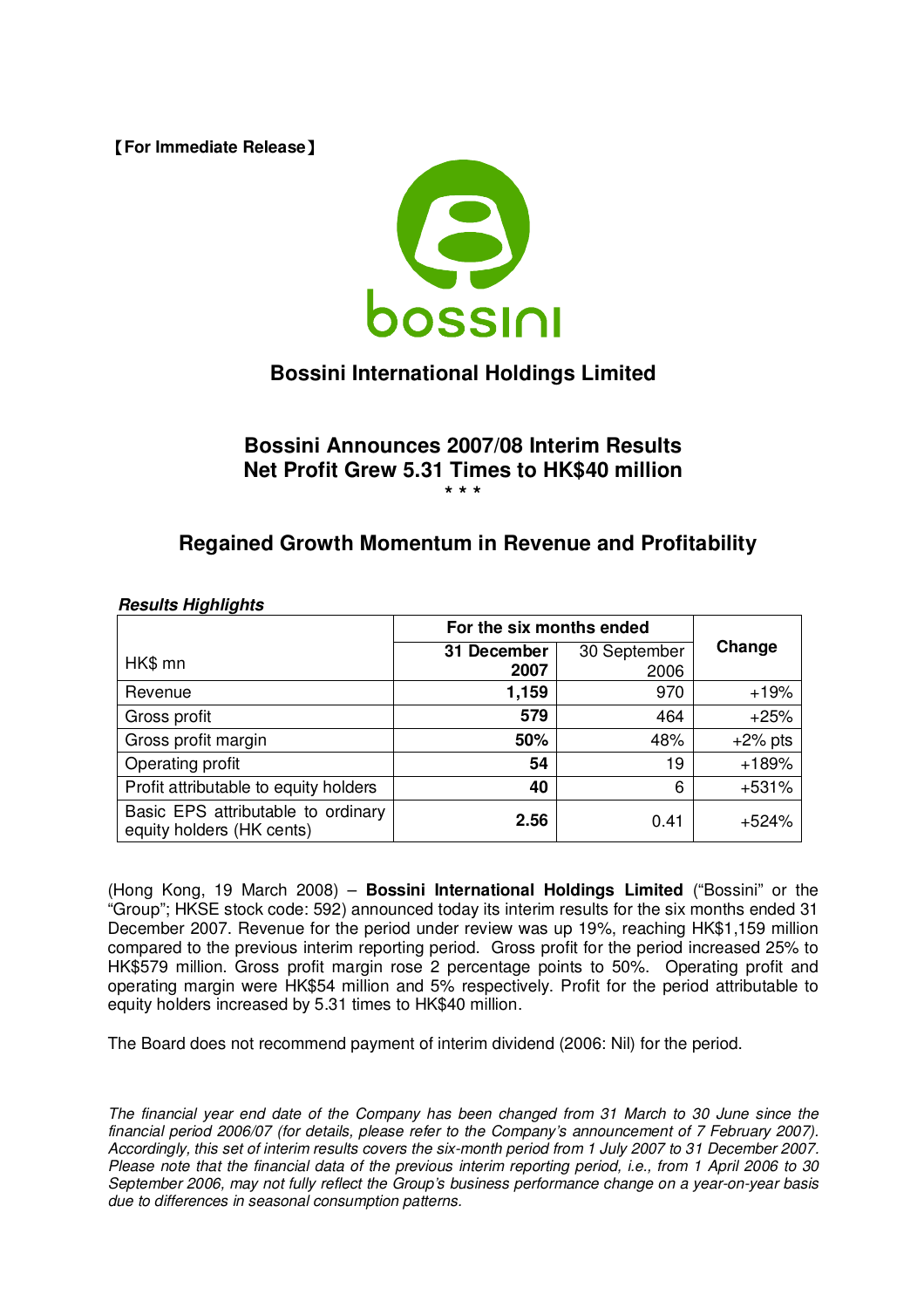Ms. Kathy Chan, Chief Executive Officer of Bossini, said, "In addition to a better economic environment which provided a good base for our rebound, improvements in our operating performance were attributable to four major factors: (1) The launch of a more competitive collection for 2007, based on trendier designs and enhanced merchandise; (2) The broadening of product offerings that appeal to a larger group of customers, especially the young line "*Yb*"; (3) Improved retail operational productivity; and (4) The brand revamp programme. We paved the way to receive this rebound with a new brand image, new holistic brand values that focus on family, strengthened product design and widened product offering. As a result of these strategic moves, the Group's sales regained growth momentum in both franchise and retail businesses with same store sales growth across most core markets."

Overall same store sales of the Group grew 4%, compared to a decline of 9% in the reporting period in 2006. Net sales per sq. ft. of retail space increased by 17% to HK\$2,800 (2006: HK\$2,400).

Export franchising has consistently delivered strong revenue growth. In the first half of 2007/08, Bossini further expanded its international footprint in 6 new markets through export franchising; they are South Korea, Egypt, Russia, Romania, Syria and Poland. As at 31 December 2007, the Group operated 1,094 outlets (2006: 1,086) globally.

The Group achieved a 2-percentage-point gross margin expansion during the period under review. This is attributable to enhancement in product mix following the introduction of new product lines in early 2007. In addition, Bossini continued to strengthen its product design and offering by increasing the frequency of new product rollouts from 8 collections to 12 collections a year. Quantities of each design were also reduced to enable higher flexibility in addressing market needs and therefore reducing the need for season-end stock clearance discounts.

Despite costing pressure from constantly escalating rental and other operating expenses, the Group was able to maintain its operating expenses as a percentage of revenue at 46%, the same level as in the previous period.

The newly launched young line "*Yb*" has received positive feedback from retail customers since its launch in early 2007. Seeing strong potential in this new line, the Group launched "*Yb*" to export franchisees to develop a new revenue stream. So far response from franchisees has been as encouraging as seen on our retail level.

Following the launch of the holistic 360-degree brand revamp programme in Hong Kong in March 2007, the Group had rolled out the programme in phases globally. Implementation was completed in Hong Kong, Taiwan, Singapore and Malaysia during the period under review. For Mainland China and other export franchising markets, programme completion is scheduled by end of year 2008. More synergistic effect is expected to be generated along the way and the long-term benefits of this programme are to be seen in the coming years.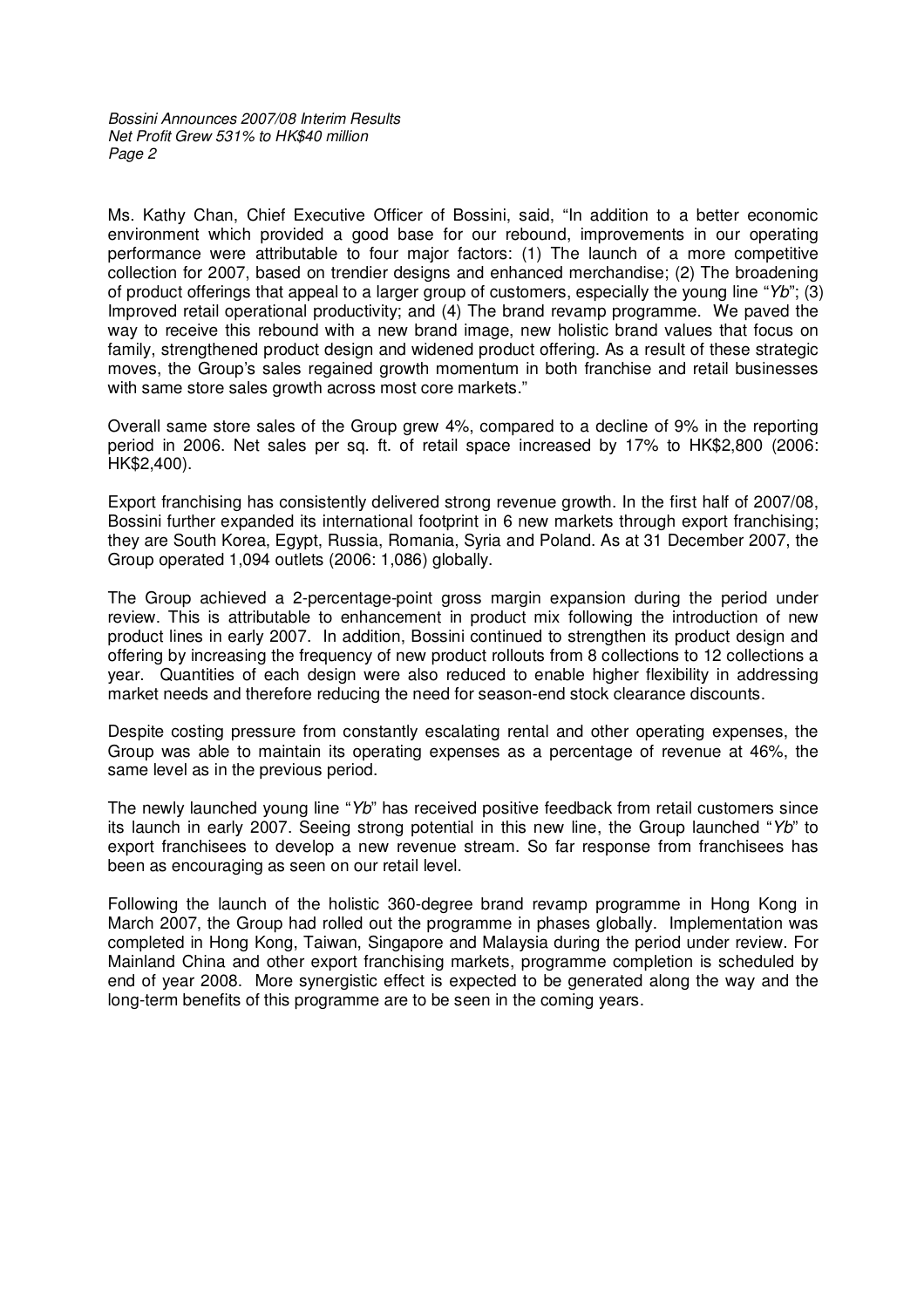Going forward, the Group's key objective in the near-term is to achieve sustainable growth momentum. To increase the core competitiveness of its products, the Group will continue to enrich its product offerings. The Group is considering to launch "*Yb*" under a separate store identity to fully capture the potential of the youth apparel segment. In addition, the Group will continue to foster large-scale cooperative agreements to launch appealing licensed items to bolster its product offerings with new attractions and to stimulate demand.

On explaining its network expansion strategy, Ms. Chan said, "While the outlook for the Hong Kong retail sector looks positive, the rising rental and operating costs are also factors to consider in defining expansion roadmaps. The Group will continue to maintain a pragmatic expansion strategy with strong emphasis on profitability and efficiency. One or two additional stores in Hong Kong are in the pipeline to be opened in the second half of this fiscal year."

The export franchising business has consistently delivered excellent results. The Group expects to see sustainable growth in this business. Its plan is to add at least five new countries annually to further bolster its market presence worldwide.

Fuelled by a rising economy, the Group is optimistic about the growth potential of the Mainland China market. The Group will focus its effort in further expanding its franchising business, which includes increasing the number of image or flagship stores. Meanwhile, it will realign its network by gradually phasing out all *sparkle* outlets which are still in operation to redeploy resources for the development of *bossini* and *bossinistyle* brands. Over 20 *bossini* and *bossinistyle* stores will be opened in the second half of this fiscal year, at least two of which will be new flagship stores in major cities developed to radiate their influence to other satellite cities nearby.

Taking advantage of a stabilising political situation in Taiwan, the Group is confident that the performance of the Taiwan operations will improve significantly with reduced losses.

Singapore is a relatively stable market. We would maintain 33 stores in the financial year 07/08.

In addition, 2 outlets will be added in Malaysia in the second half of this fiscal year.

"Going forward, the Group is well positioned to reap the benefits of its initiatives in revitalising its brand, enhancing product competitiveness, strengthening its distribution network and increasing operational efficiencies. While the export franchising business will remain our growth engine, management holds a positive view towards its retail operations. We are committed to delivering sustainable growth in the long run," Ms. Chan concluded.

- *End –*